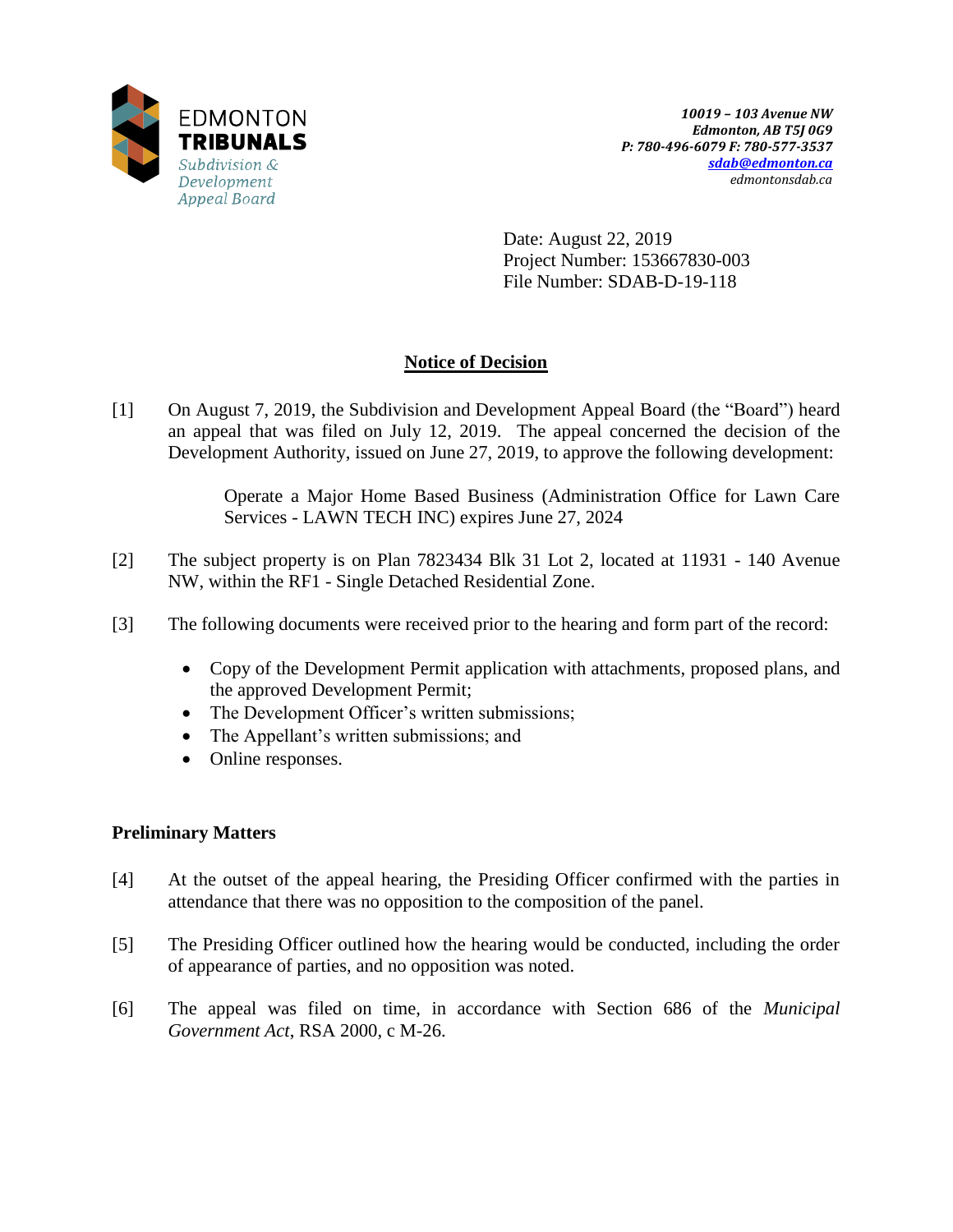#### **Summary of Hearing**

- *i) Position of the Appellant, Mr. Gorman*
- [7] The proposed Major Home Based Business is an administration office operating from the subject Site, but equipment for the business is stored at the rear of the property on the garage pad next to the detached garage. Trailers used for the business are loaded at the subject Site before they leave in the morning and return each night. The business appears to operate during the Spring, and there is lot of business activity at the property each morning and evening.
- [8] There are often two trucks in the rear lane used for the business, and in his view, traffic associated with the use of the trailers is not compatible with the residential traffic in the rear lane. Vehicles using the rear lane can be held up when there are business-associated vehicles in the rear lane. The rear lane is also used as a muster point for the business.
- [9] This is a residential area and he is concerned with the safety of the children in the neighbourhood.
- [10] It was his understanding that in *Edmonton (City) v Edmonton (Subdivision and Development Appeal Board),* 2017 ABAC 140, the Alberta Court of Appeal held that there shall be no outdoor business activity or storage in relation to a Major Home Based Business. Based on his understanding of this decision, the proposed Major Home Based Business should be refused.
- [11] The storage of two trailers has increased to four trailers. The trailers should be stored at an industrial lot where trucks can access the trailers at any time and will not interfere with the character of the residential neighbourhood. In his opinion, the activity associated with the business would be better suited in a non-residential area.
- [12] Mr. Gorman provided the following information in response to questions from the Board:
	- a. The trucks used for the business are F-150 trucks.
	- b. The business does not operate all summer, it operates mostly in the spring.
	- c. The trailers are stored at the subject Site year round. There are four or five trailers stored at the rear of the property, and they utilize all the driveway space at the rear of the property. The trailers are utility trailers that are not enclosed and are used to haul lawn equipment and chemicals used for the business.
	- d. He could not confirm the dimensions of the trailers.
	- e. If the permit is approved, he would like a condition of only two trailers to be used for the business.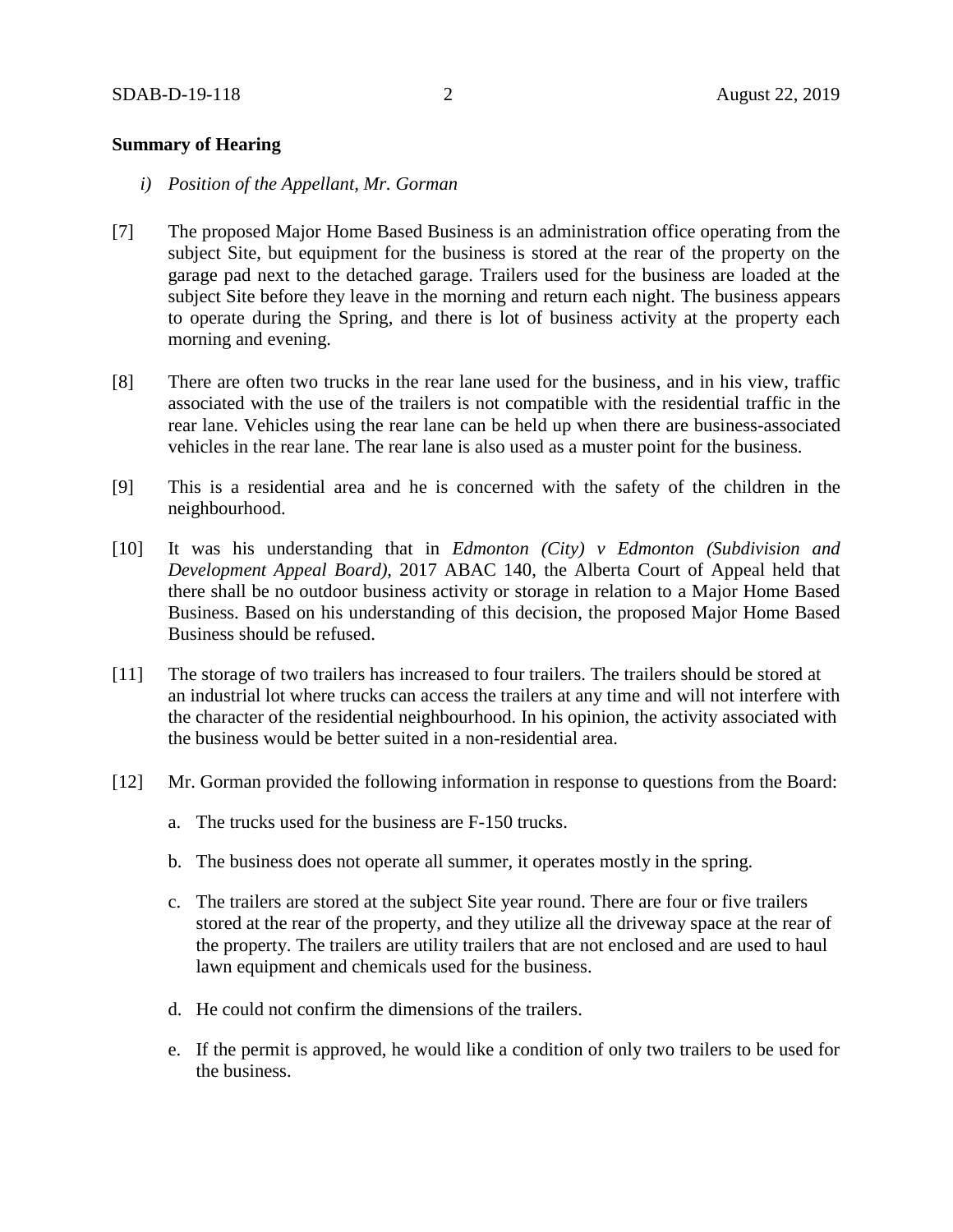- *ii) Position of the Development Officer, Mr. Folkman*
- [13] The Development Authority did not appear at the hearing and the Board relied on Mr. Folkman's written submission.

#### *iii) Position of the Respondent, Mr. Brown*

- [14] Mr. Brown is the sole owner of the Major Home Based Business. He has owned the property for seven years and operated the business from this location for five years. He lives on the property. During this period, he did not receive any complaints from neighbouring property owners or from the City regarding the Major Home Based Business.
- [15] He spoke to three neighbours regarding the business, and all were in support. One of the adjacent neighbours provided an online response in support of the business. The other adjacent neighbour to the west did not provide any feedback.
- [16] He spoke to the Appellant regarding the appeal to clarify details of the approved permit.
- [17] He does not have any employees in the winter and fall, and there will be no increased activity of the business from the previous permit.
- [18] Storing the trailers at the subject Site makes it easier to operate the business, but they are stored off-site during the winter. Some trailers stored at the property are also for personal use, and he parks his vehicle in front of the house year round.
- [19] In his view, the traffic generated by the trucks and trailers in the rear lane is less than that generated by the residents.
- [20] Mr. Brown provided the following information in response to questions from the Board:
	- a. The number of trailers used for the business changes depending on the season. They are all the same size. A maximum of seven trailers are stored on the garage pad. The trailers for personal use are stored along the back of the property. The numbers used for the business and for personal use varies.
	- b. A commercial storage lot is not feasibly profitable and not even a year round option.
	- c. Lawn equipment used for the business is hauled on the trailers. Items for the business such as power racks, trimmers, lawn mowers, and equipment related to the business are stored in the garage. It is not possible to store or stack the trailers in the garage given the other business equipment and materials in the garage. The trailers all fit on the rear driveway. Also, it would be much more difficult to load and unload the trailers if they were stored in the garage.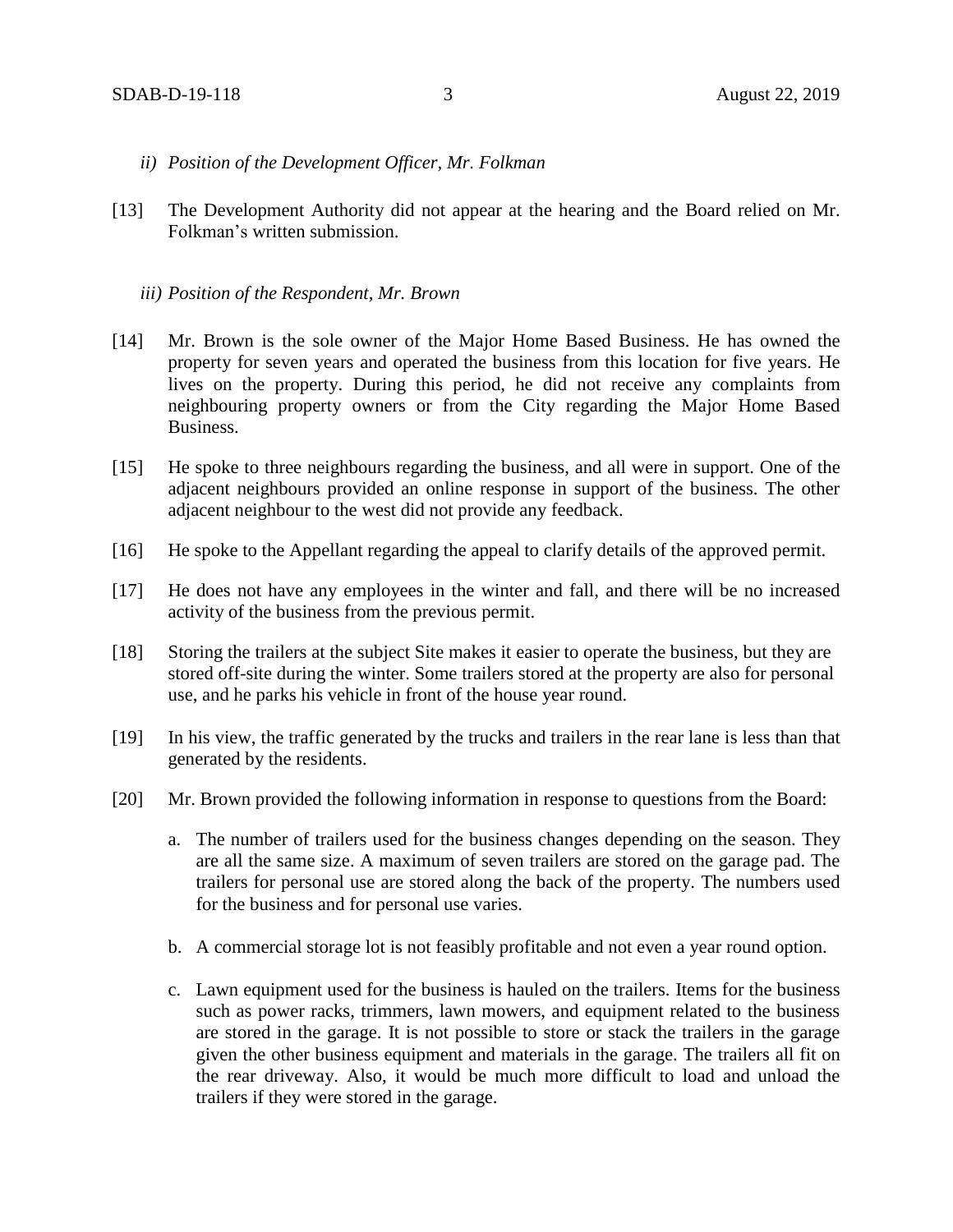- d. The business operates in the Spring until the middle of May. After this time period, the trailers are stored off site.
- e. He has zero employees. The trailers are put into storage in the winter and are less impactful than the average home owner who may also hook up trailers for personal use. When the trailers are stored on the rear driveway, he parks on the front street which lessens traffic in the lane.
- f. He corresponded thoroughly with the Development Officer who was aware of all the relevant information and made the right decision in allowing the variance. In his opinion the Board should therefore follow the Development Officer's decision. Considering the seasonal nature of the business, a variance for outdoor storage is reasonable.
- g. The Presiding Officer asked the Respondent to review and comment on the conditions proposed by the Development Officer in his written report, which differ from those in the approved permit including the condition that the site shall not be used as a daily rendezvous for employees or business partners. The Respondent indicated that he would like to park a minimum of four trailers at the subject Site, continue with the bookkeeping aspect of the business, and continue to store equipment in the garage.
- h. He was not aware that the previous approved permit had expired as the City failed to inform him.
- *iv) Rebuttal of the Appellant, Mr. Gorman*
- [21] He was not aware that a previous approved permit was expired.
- [22] He would like to see the Major Home Based Business revert back to the original permit that approved the storage of up to two trailers.

#### **Decision**

[23] The appeal is ALLOWED and the decision of the Development Authority is REVOKED. The development is REFUSED.

#### **Reasons for Decision**

[24] The proposed development is "To operate a Major Home Based Business (Administrative Office for Lawn Care Services – LAWN TECH INC). Expires June 27, 2024."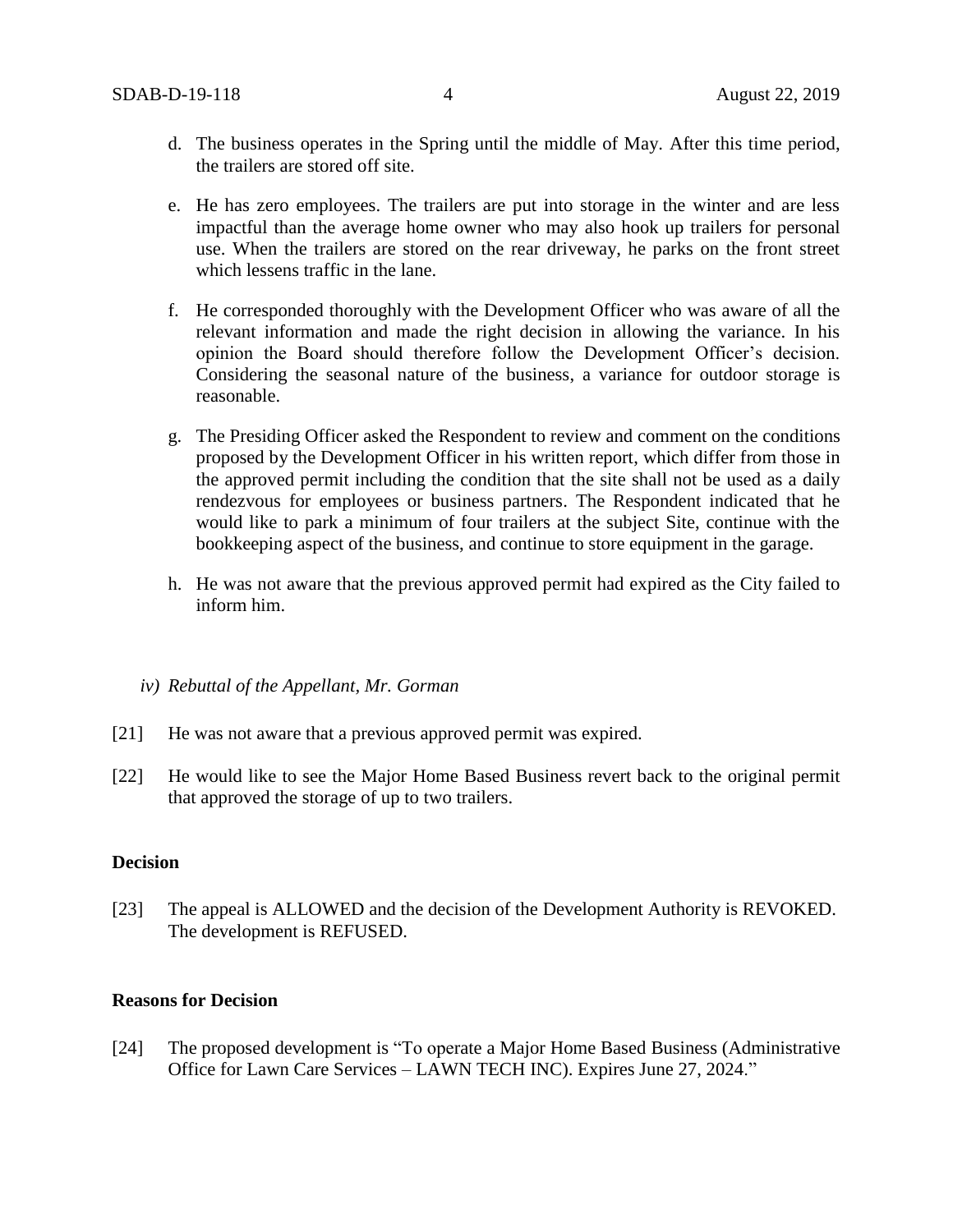- [25] Major Home Based Business is a Discretionary Use in the RF1 Single Detached Residential Zone.
- [26] The proposed development was approved by the Development Officer subject to several conditions and with a variance to Section 75(5) to allow outdoor storage of up to four small trailers associated with the business on the rear driveway.
- [27] The approval was appealed by a neighbouring property owner who shares the use of the rear lane with the Respondent. His main concern was that the increased use of large trucks to pick up and drop off trailers in the rear lane (as a commercial muster point) impacts the safety for him and families, making the rear lane incompatible with the residential nature of the neighbourhood.
- [28] The Board considered the approved permit and notes the following:
	- a) The Description of the Business states that the proposed development is an "Administration office for a Lawn Care Services, 1 employee, business related storage in rear detached garage and driveway up to 4 small trailers. Hours of operation Monday to Friday 9 am to 5 pm."
	- b) The Permit Details indicate that there will be outdoor storage on the site.
	- c) The approval is subject to nine conditions. Eight conditions reference the definition of Minor Home Based Businesses in section 7.3(8) and development regulations that govern Minor Home Based Businesses in section 74 of the *Bylaw*. For example, condition 5 states: "There shall be no outdoor business activity, or outdoor storage of materials or equipment associated with the business allowed on the site. Indoor storage shall only be allowed inside the Dwelling (Section 74.4)."
	- d) The permit also indicates the following variance has been granted "Outdoor storage Allow the storage of up to 4 small trailers associated with the business on the rear driveway (section 75.5).
- [29] Based on the submissions of the Respondent, and his written permit application, the Board finds that the Respondent is applying for:
	- a. Use of the principal dwelling as an administrative office for his landscaping business;
	- b. Indoor storage of equipment and chemicals related to the business within the rear detached garage; and
	- c. Outdoor storage of up to four trailers on the rear Driveway which may be loaded, and hooked to F-150 trucks at the beginning of the business day and then unloaded and unhooked at the end of the business day.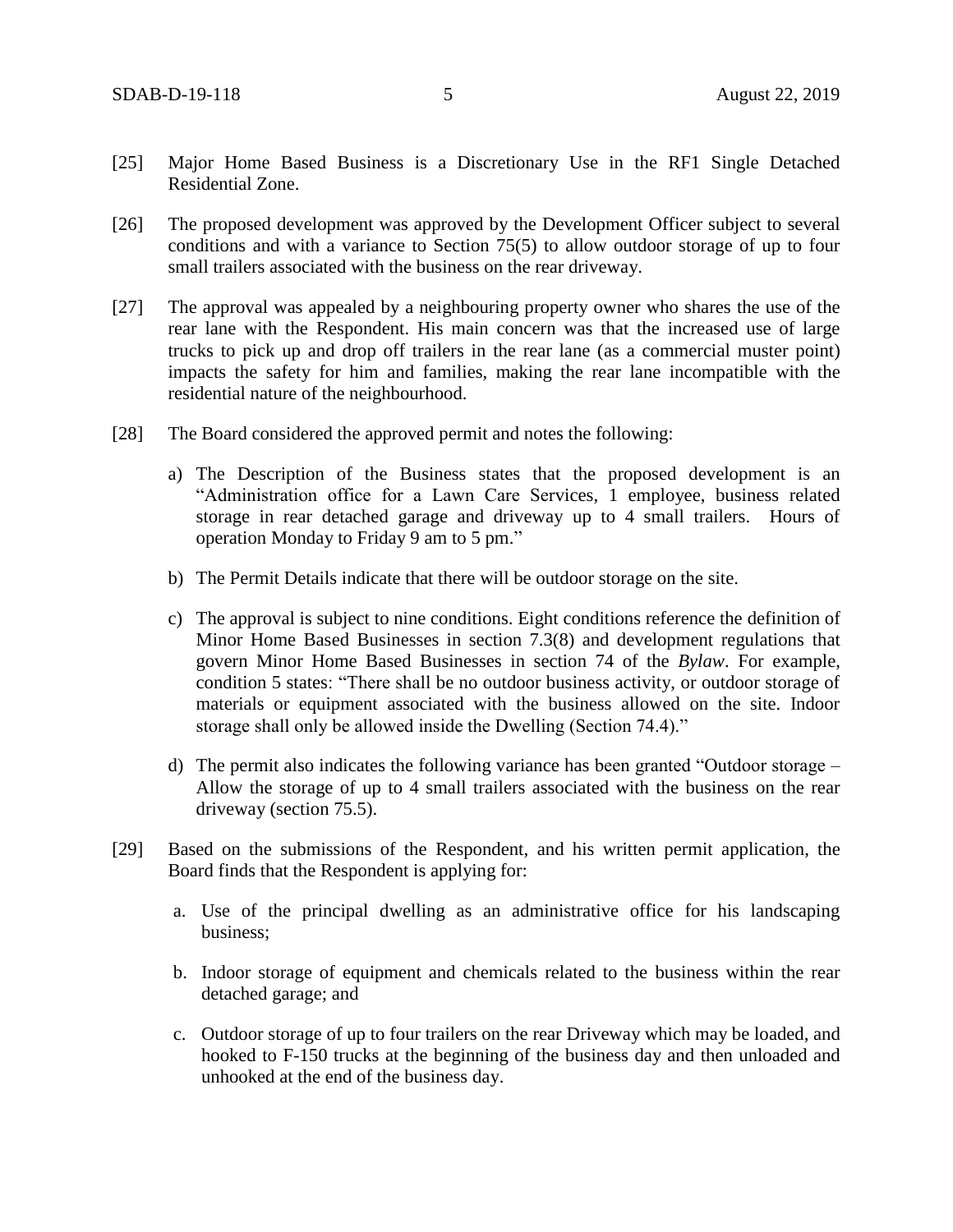[30] Major Home Based Business is a Use defined in section 7.3(7) of the Bylaw:

**Major Home Based Business** means development consisting of the Use of an approved Dwelling or Accessory building by a resident of that Dwelling for one or more businesses that may generate more than one business associated visit per day. The business Use must be secondary to the Residential Use of the building and shall not change the residential character of the Dwelling or Accessory building. The Dwelling may be used as a workplace by a nonresident. This Use includes Bed and Breakfast Operations but does not include General Retail Sales, Cannabis Retail Sales or Cannabis Production and Distribution.

[31] This Use is subject to development regulations in section 75 of the Special Land Use Provisions, including section 75(5), which states:

> [T]here shall be no outdoor business activity, or outdoor storage of material or equipment associated with the business. Indoor storage related to the business activity shall be allowed in either the Dwelling or Accessory buildings;

[32] In *Edmonton (City) v Edmonton (Subdivision and Development Appeal Board),* 2017 ABAC 140, the Alberta Court of Appeal addressed the meaning of the Major Home Based Business Use class and the related regulations in section 75. According to the Court at paragraphs 8 to 10:

> [8] The definition of the Major Home Based Business use class found in s. 7.3.7 of the *Zoning Bylaw* contains three central elements. First is the fundamental requirement that it involve "the use of an Approved Dwelling or Accessory building by a resident of that Dwelling for one or more businesses…". Second, the business use must be secondary to the residential use of the building. Third, the business use must not change the residential character of the dwelling or accessory building.

> [9] All elements of the Major Home Based Business definition refer to the use of the dwelling or accessory building, making it clear that that it is the building which must be used to conduct the business. As argued by the City, the Major Home Based Business use class does not capture, nor is it intended to capture, business uses that occur on the property outside an approved dwelling or accessory building.

> [10] This interpretation is further reinforced by s. 75(5) of the *Zoning Bylaw*, which provides that there shall be no outdoor business activity or storage in relation to a Major Home Based Business. Although this prohibition on outdoor business activity and storage is a regulation, and regulations can be varied by the Board, a variance is only available in certain circumstances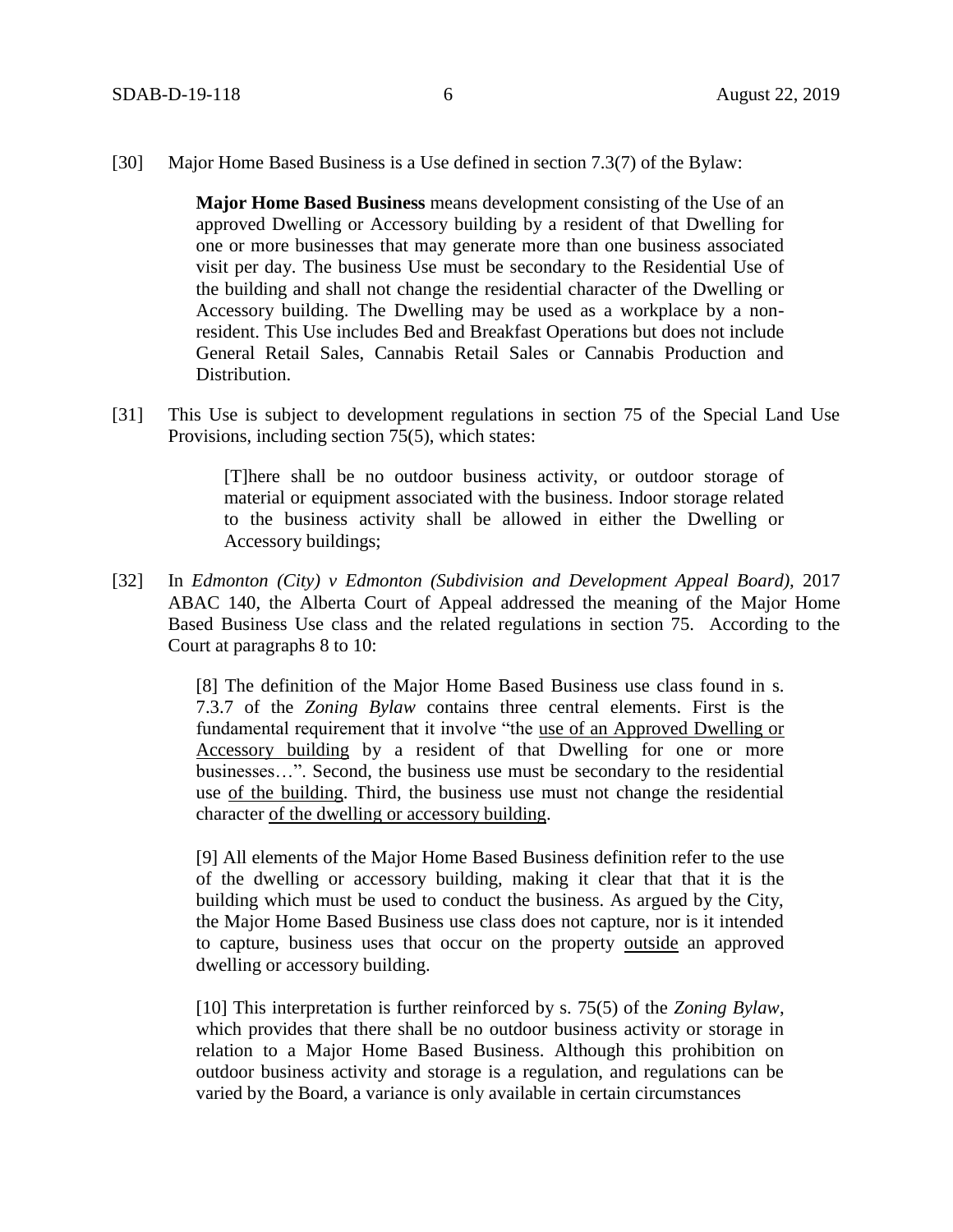including that "the proposed development conforms with the use prescribed for that land or building in the land use bylaw": *Municipal Government Act*, s.  $687(3)(d)(ii)$ . Outdoor business activity does not conform with the criteria of the Major Home Based Business use class. [Emphasis as per original]

- [33] The Board is bound by this decision. The development permit application includes outdoor storage, albeit seasonal, to accommodate four small trailers associated with the business on the rear driveway. The Respondent indicated it is impossible to store the trailers within the garage on Site. Therefore, the Board finds that the proposed development does not fit in the parameters of the Major Home Based Business Use class and must be refused following the Court of Appeal ruling. While this Board has authority under section 687(3)(d) of the Act to vary development regulations, it cannot vary Use Classes.
- [34] Finally, the Board notes that the Respondent and Appellant both referred to the existence of a prior Home Based Business permit which permitted outdoor trailer storage for two trailers. This development permit was not in evidence before the Board and based on the Respondent's submissions it has expired. In any event, the Board is bound in this appeal by the intervening 2017 Alberta Court of Appeal decision as noted above.

KChemian of

Ms. K. Cherniawsky, Presiding Officer Subdivision and Development Appeal Board

Board Members in Attendance: Mr. W. Tuttle; Ms. D. Kronewitt Martin; Mr. A. Nagy; Mr. J. Wall

CC: City of Edmonton, Development & Zoning Services, Attn: Mr. J. Folkman / Mr. Wen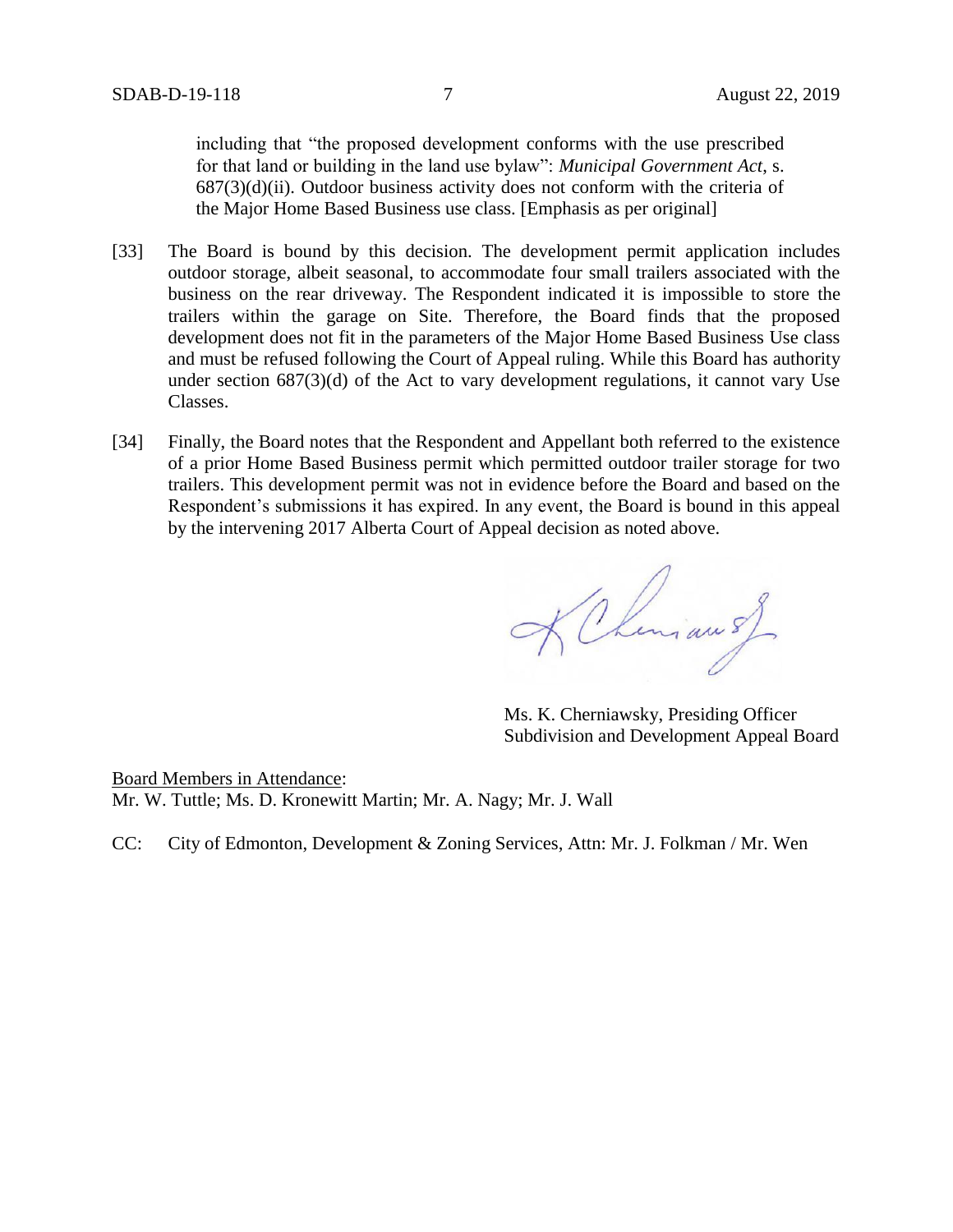#### **Important Information for the Applicant/Appellant**

- 1. This decision may be appealed to the Alberta Court of Appeal on a question of law or jurisdiction under Section 688 of the *Municipal Government Act*, RSA 2000, c M-26. If the Subdivision and Development Appeal Board is served with notice of an application for leave to appeal its decision, such notice shall operate to suspend the Development Permit.
- 2. When a decision on a Development Permit application has been rendered by the Subdivision and Development Appeal Board, the enforcement of that decision is carried out by Development & Zoning Services, located on the 2nd Floor, Edmonton Tower, 10111 – 104 Avenue NW, Edmonton, AB T5J 0J4.

*NOTE: The City of Edmonton does not conduct independent environmental checks of land within the City. If you are concerned about the stability of this property for any purpose, you should conduct your own tests and reviews. The City of Edmonton, when issuing a development permit, makes no representations and offers no warranties as to the suitability of the property for any purpose or as to the presence or absence of any environmental contaminants on the property.*